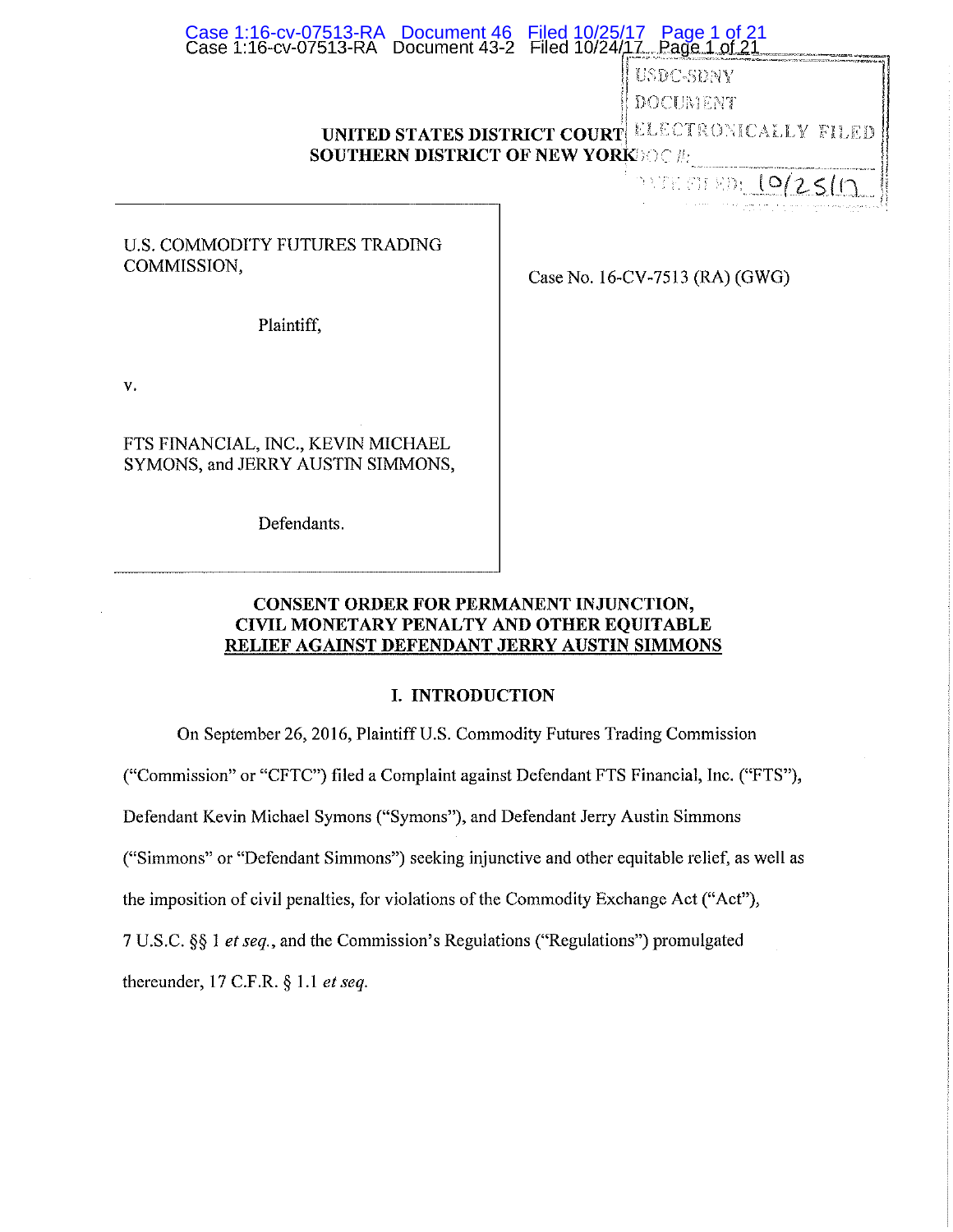#### **II. CONSENTS AND AGREEMENTS**

To effect settlement of all charges alleged in the Complaint against Defendant Simmons without a trial on the merits or any further judicial proceedings, Defendant Simmons:

1. Consents to the entry of this Consent Order for Permanent Injunction, Civil Monetary Penalty and Other Equitable Relief Against Defendant Jerry Austin Simmons ("Consent Order");

2. Affirms that he has read and agreed to this Consent Order voluntarily, and that no promise, other than as specifically contained herein, or threat, has been made by the Commission or any member, officer, agent or representative thereof, or by any other person, to induce consent to this Consent Order;

3. Acknowledges service of the summons and Complaint;

4. Admits the jurisdiction of this Court over him and the subject matter of this action pursuant to Section 6c of the Act, 7 U.S.C. § 13a-l (2012);

5. Admits the jurisdiction of the Commission over the conduct and transactions at issue in this action pursuant to the Act, 7 U.S.C. §§ 1-26 (2012);

6. Admits that venue properly lies with this Court pursuant to Section 6c(e) of the Act, 7 U.S.C. § 13a-l(e) (2012);

7. Waives:

(a) Any and all claims that he may possess under the Equal Access to Justice Act, 5 U.S.C. § 504 (2012) and 28 U.S.C. § 2412 (2012), and/or the rules promulgated by the Commission in conformity therewith, Part 148 of the Regulations, 17 C.F.R. §§ 148.l *et seq.*  (2016), relating to, or arising from, this action;

(b) Any and all claims that he may possess under the Small Business Regulatory Enforcement Fairness Act of 1996, Pub. L. No. 104-121, §§ 201-253, 110 Stat. 847, 857-868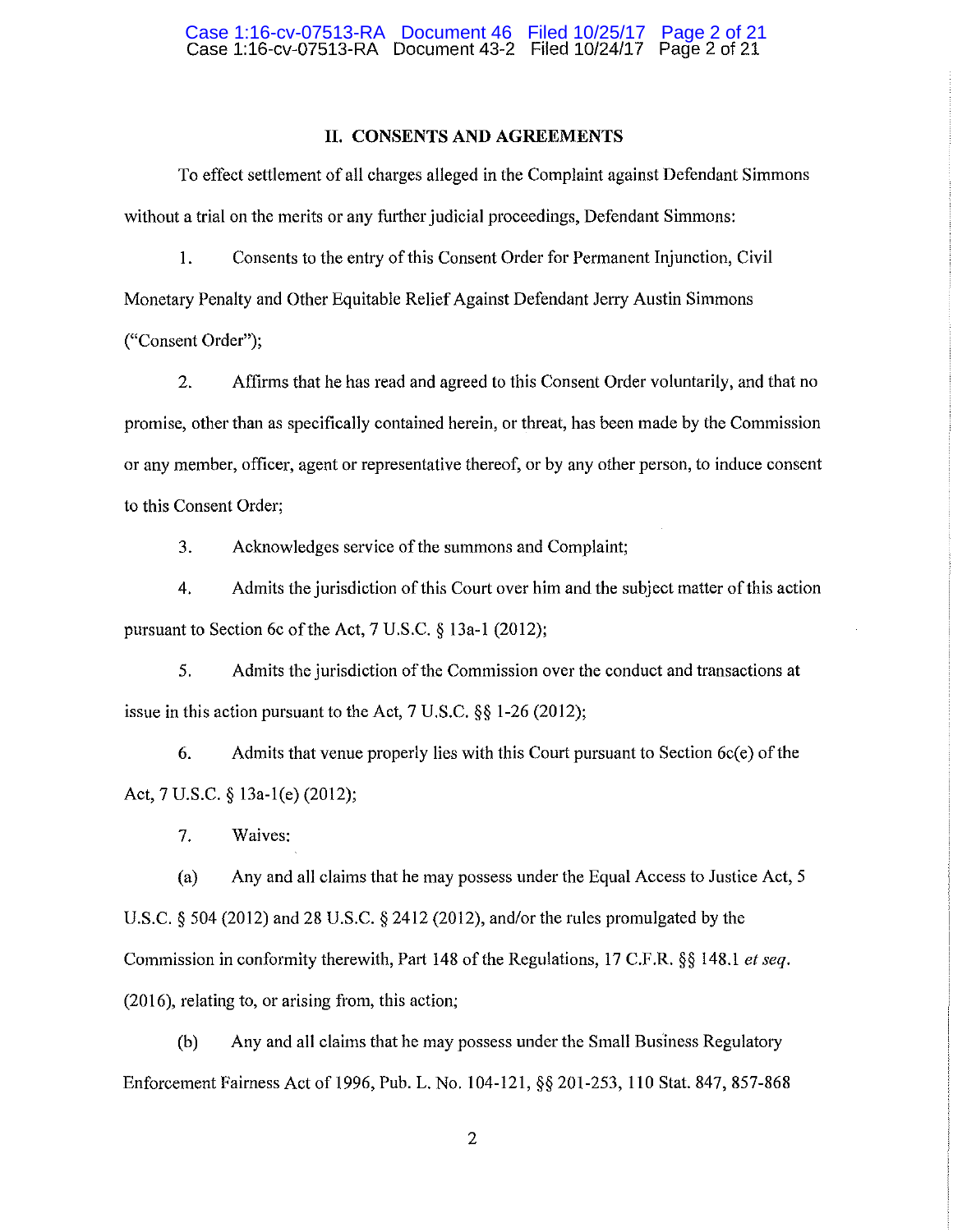# Case 1:16-cv-07513-RA Document 46 Filed 10/25/17 Page 3 of 21<br>Case 1:16-cv-07513-RA Document 43-2 Filed 10/24/17 Page 3 of 21

(1996), as amended by Pub. L. No. 110-28, § 8302, 121 Stat. 112, 204-205 (2007), relating to, or arising from, this action;

(c) Any claim of Double Jeopardy based upon the institution of this action or the entry in this action of any order imposing a civil monetary penalty or any other relief, including this Consent Order; and

( d) Any and all rights of appeal from this action;

8. Consents to the continued jurisdiction of this Court over him for the purpose of implementing and enforcing the terms and conditions of this Consent Order and for any other purpose relevant to this action, even if Defendant Simmons now or in the future resides outside the jurisdiction of this Court;

9. Agrees that he will not oppose enforcement of this Consent Order on the ground, if any exists, that it fails to comply with Rule 65(d) of the Federal Rules of Civil Procedure and hereby waives any objection based thereon;

10. Agrees that neither he nor any of his agents or employees under his authority or control shall take any action or make any public statement denying, directly or indirectly, any allegation in the Complaint or the Findings of Fact or Conclusions of Law in this Consent Order, or creating or tending to create the impression that the Complaint and/or this Consent Order is without a factual basis; provided, however, that nothing in this provision shall affect his: (a) testimonial obligations, or (b) right to take legal positions in other proceedings to which the Commission is not a party. Defendant Simmons shall undertake all steps necessary to ensure that all of his agents and/or employees under his authority or control understand and comply with this agreement;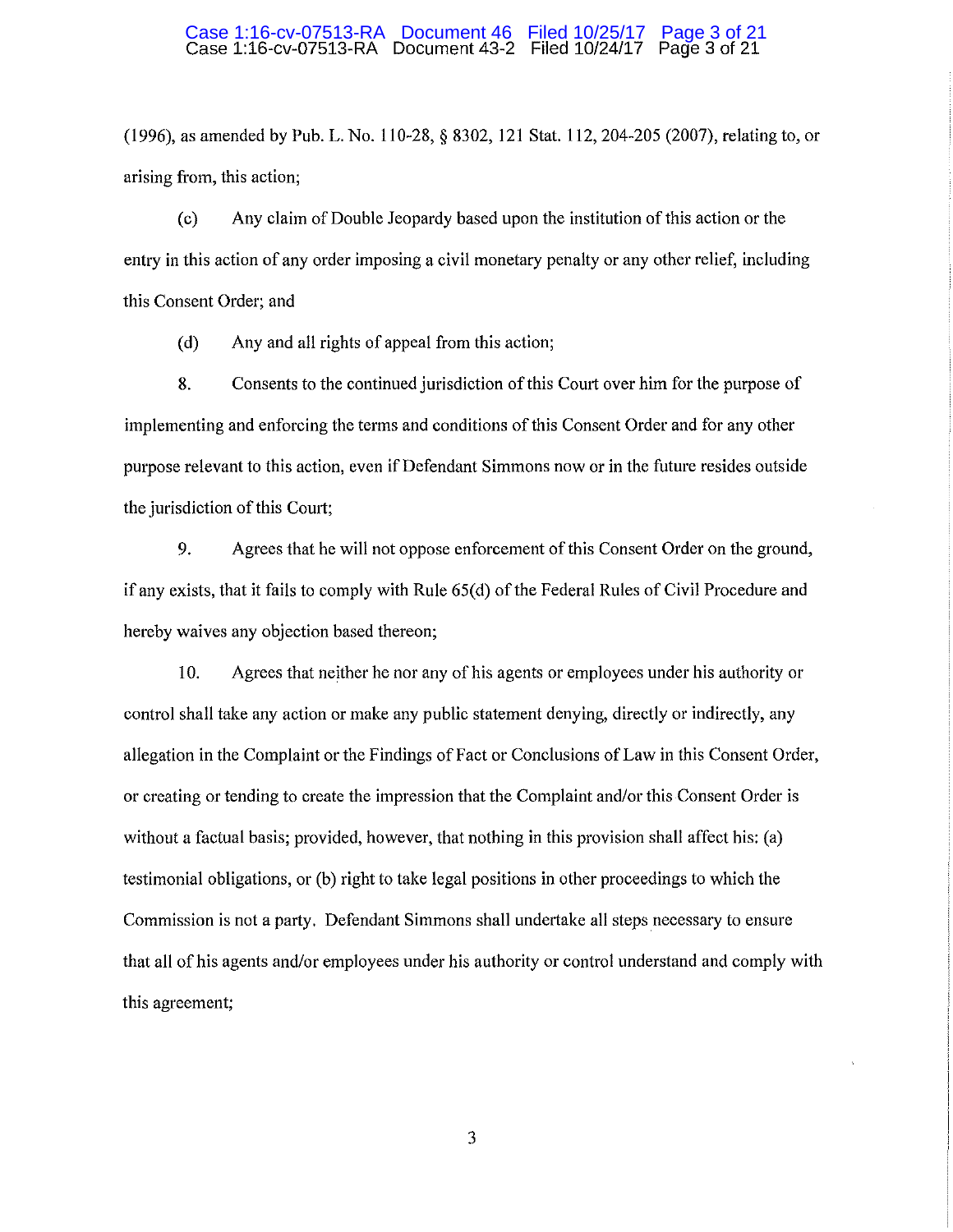# Case 1:16-cv-07513-RA Document 46 Filed 10/25/17 Page 4 of 21<br>Case 1:16-cv-07513-RA Document 43-2 Filed 10/24/17 Page 4 of 21

11. By consenting to the entry of this Consent Order, neither admits nor denies the allegations of the Complaint or the Findings of Fact and Conclusions of Law in this Consent Order, except as to jurisdiction and venue, which he admits. Further, Defendant Simmons agrees and intends that the allegations contained in the Complaint and all of the Findings of Fact and Conclusions of Law contained in this Consent Order shall be taken as true and correct and be given preclusive effect, without further proof, in the course of: (a) any current or subsequent bankruptcy proceeding filed by, on behalf of, or against Defendant Simmons; (b) any proceeding pursuant to Section Sa of the Act, 7 U.S.C. *§* 12a (2012), and/or Part 3 of the Regulations, 17 C.F.R. *§§* 3.1 -3.75 (2016); and/or (c) any proceeding to enforce the terms of this Consent Order. Defendant Simmons does not consent to the use of this Consent Order, or the Findings of Fact and Conclusions of Law in this Consent Order, as the sole basis for any other proceeding brought by the Commission;

12. Agrees to provide immediate notice to this Court and the Commission by certified mail, in the manner required by paragraph 66 of Part VI of this Consent Order, of any bankruptcy proceeding filed by, on behalf of, or against him, whether inside or outside the United States; and

13. Agrees that no provision of this Consent Order shall in any way limit or impair the ability of any other person or entity to seek any legal or equitable remedy against Defendant Simmons in any other proceeding.

#### **III. FINDINGS AND CONCLUSIONS**

The Court, being fully advised in the premises, finds that there is good cause for the entry of this Consent Order and that there is no just reason for delay. The Court therefore directs the entry of the following Findings of Fact, Conclusions of Law, permanent injunction and equitable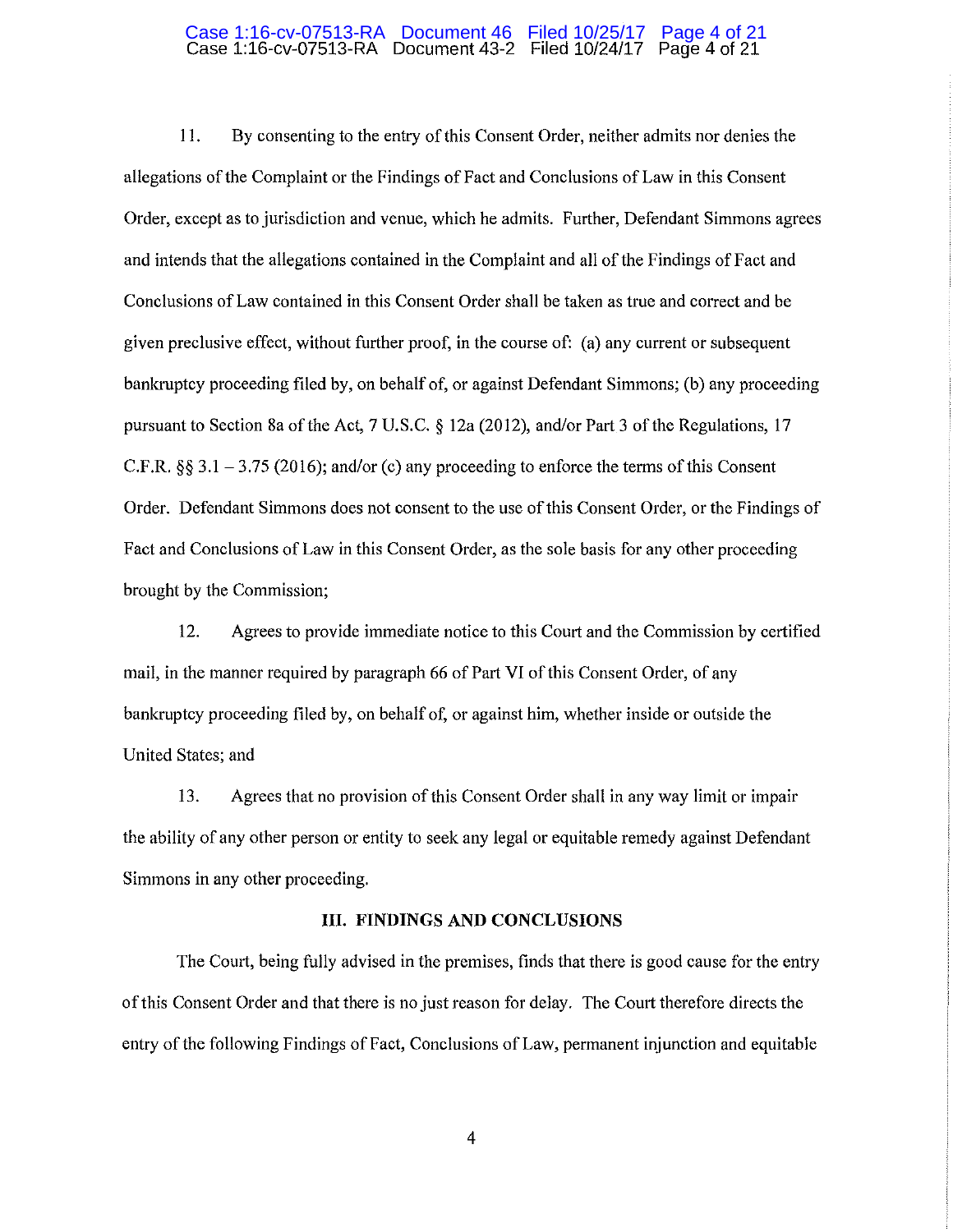#### Case 1:16-cv-07513-RA Document 43-2 Filed 10/24/17 Page 5 of 21 Case 1:16-cv-07513-RA Document 46 Filed 10/25/17 Page 5 of 21

relief pursuant to Section 6c of the Act, 7 U.S.C. *§* 13a-l (2012), as set forth herein. The findings and conclusions in this Consent Order are not binding on any other party to this action.

# **THE PARTIES AGREE TO THIS CONSENT ORDER AND THE COURT HEREBY FINDS:**

## **A. Findings of Fact**

## **The Parties To This Consent Order**

14. Plaintiff **U.S. Commodity Futures Trading Commission** is an independent federal regulatory agency that is charged by Congress with administering and enforcing the Act, 7 U.S.C. *§§* 1-26 (2012), and the Regulations promulgated thereunder, 17 C.F.R. *§§* 1.1-190.10 (2016).

15. Defendant **Jerry Austin Simmons** is an individual who resides in Charlotte, North Carolina. From at least in or around August 2012 and continuing through in or around November 2013 (the "Relevant Period"), Simmons operated the Real Time Trade Room (the "Room") and solicited Room clients to open managed futures trading accounts over which Simmons maintained trading authority. Although Simmons has been registered with the Commission as a Commodity Trading Advisor ("CT A'') and Associated Person ("AP") since April 2014 and was previously registered with the Commission from 2003 to April 2012 in various capacities including as a CTA and as an Associated Person of a Commission registrant, Simmons was not registered with the Commission in any capacity during the Relevant Period.

# **Simmons' Fraudulent Solicitation**

16. During the Relevant Period, Simmons operated the Room, an online forum in which subscribers, for a fee, could observe Simmons as he ostensibly traded futures contracts.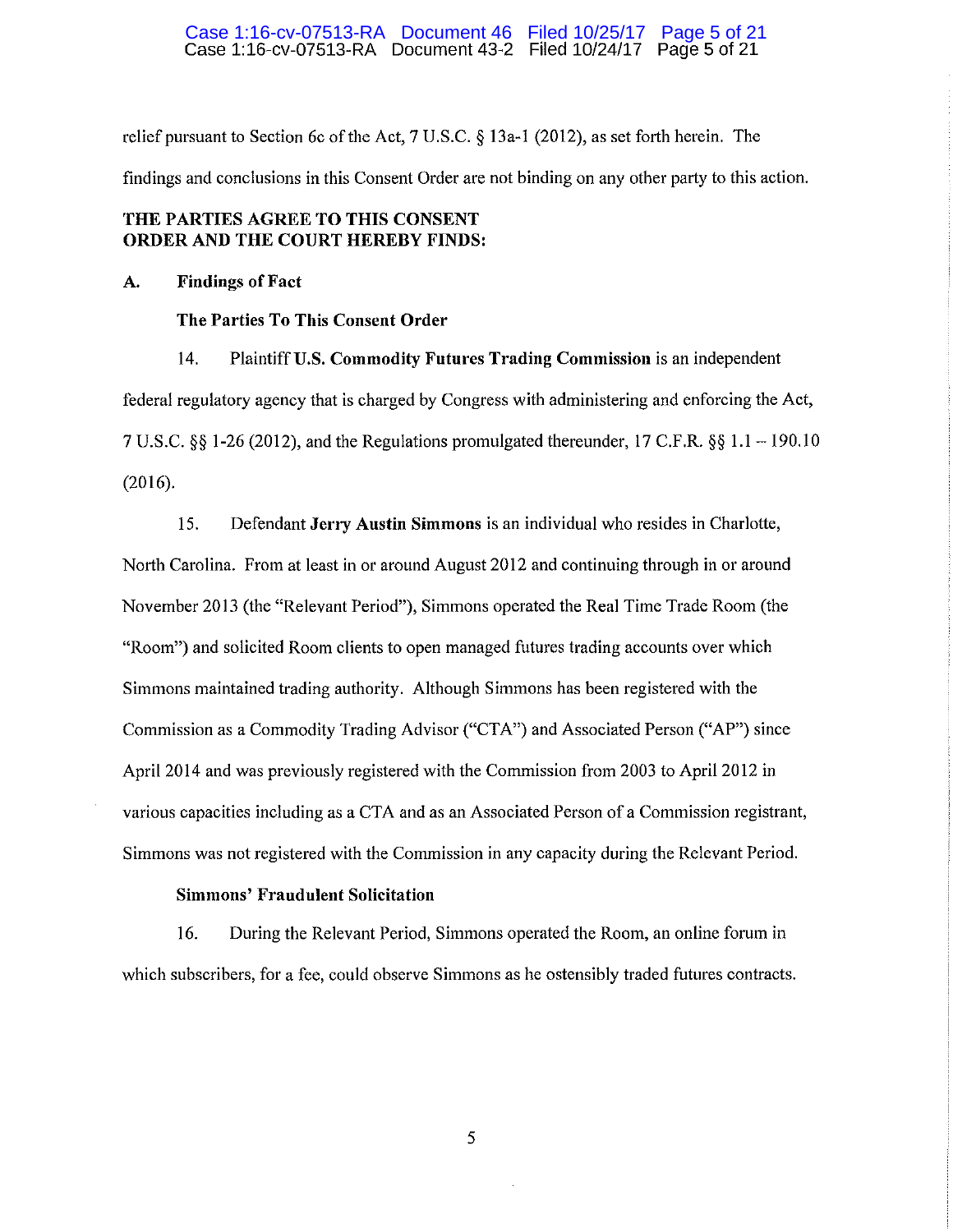# Case 1:16-cv-07513-RA Document 43-2 Filed 10/24/17 Page 6 of 21 Case 1:16-cv-07513-RA Document 46 Filed 10/25/17 Page 6 of 21

17. During the Relevant Period, Simmons' Room was marketed as an online forum in which subscribers could learn to trade futures contracts by observing Simmons (portrayed to clients as a "professional trader"), as he supposedly traded "live" and in "real time."

18. Simmons told Clients that the "primary trading vehicle" in the Room was futures contracts. Promotional materials for the Room stated that Simmons "targets five to eight trades per day," focusing on S&P 500, Russell 2000, crude oil, gold, and interest rate futures contracts, each of which is traded on or subject to the rules of a designated contract market.

19. Clients were told that Simmons traded futures contracts "live" with real money at risk.

20. Simmons himself told Clients by email that he engaged in "live" trading in the Room. Simmons sent certain Clients an email after they decided to purchase access to the Room, including emails Simmons sent to multiple Clients dated January 14, 2013, stating that "coupled with live market trading in the Real Time Trade Room (RTTR), [our training materials] offer[] a comprehensive training program uniquely qualified to improve, enhance, and expand the overall ability and performance of any individual ranging from a novice beginner to a seasoned professional."

21. Simmons' statements to Clients that Simmons traded "live" in the Room were false because Simmons has never actually traded any futures contracts in the Room at all.

22. Simmons never put any money at risk when "trading" in the Room. Rather, Simmons either called out hypothetical trades in the Room or demonstrated hypothetical or simulated trades in the Room on an electronic trading platform in simulation mode, but in either case never actually executed any futures trades in the Room and never actually placed any money at risk.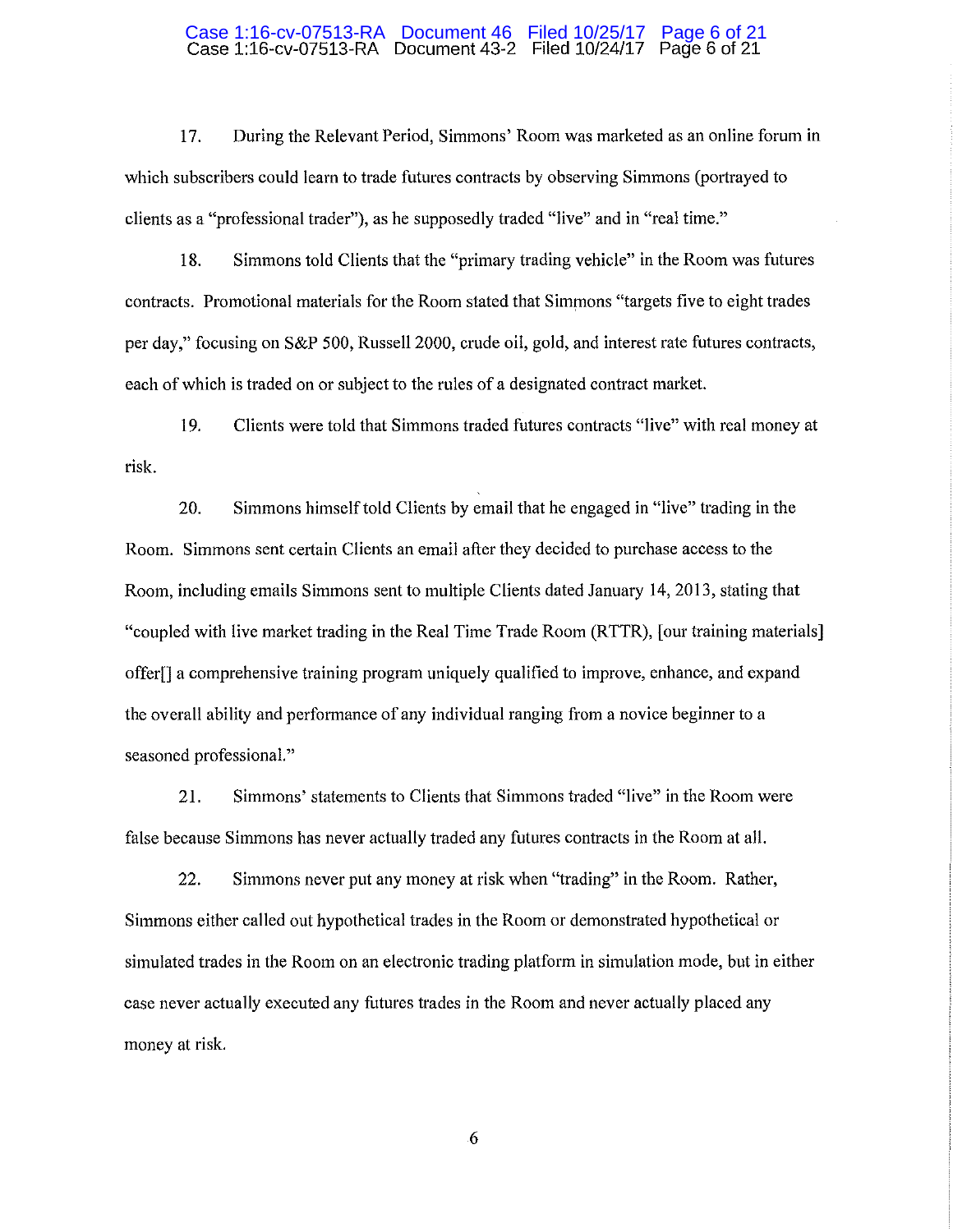### Case 1:16-cv-07513-RA Document 43-2 Filed 10/24/17 Page 7 of 21 Case 1:16-cv-07513-RA Document 46 Filed 10/25/17 Page 7 of 21

23. The difference between actual trading and hypothetical or simulated trading is significant because hypothetical or simulated trading does not involve trades that have actually been executed and therefore may under- or over-compensate for the impact of certain market factors such as lack of liquidity.

24. Moreover, because hypothetical or simulated trading does not involve actual trade execution, so-called performance results from such trading necessarily fail to reflect slippage costs, i.e., the difference in price of an actual trade at the time the order is placed and the time the order is filled.

25. Simmons created a track record of his supposed trading in the Room, knowing that the performance information would be used to solicit Clients.

26. Simmons testified under oath that none of this past performance information was ever based on any actual trading. Rather, Simmons stated that when he created the performance information for January to July 2012, he used his "best estimate." Simmons testified that he came up with the performance history (1) by consulting notes he made regarding the general daily performance of his hypothetical or simulated trades and (2) for those days that he did not have such notes, by reconstructing the hypothetical trades that he believed he would have made based on his trading plan.

27. The monthly profits in the track record created by Simmons and disseminated to Clients were false and misleading because Simmons never actually traded any futures contracts in the Room, much less earned any trading profit doing so.

28. Simmons created an "orientation" video, access to which was provided to Clients who purchased access to the Room.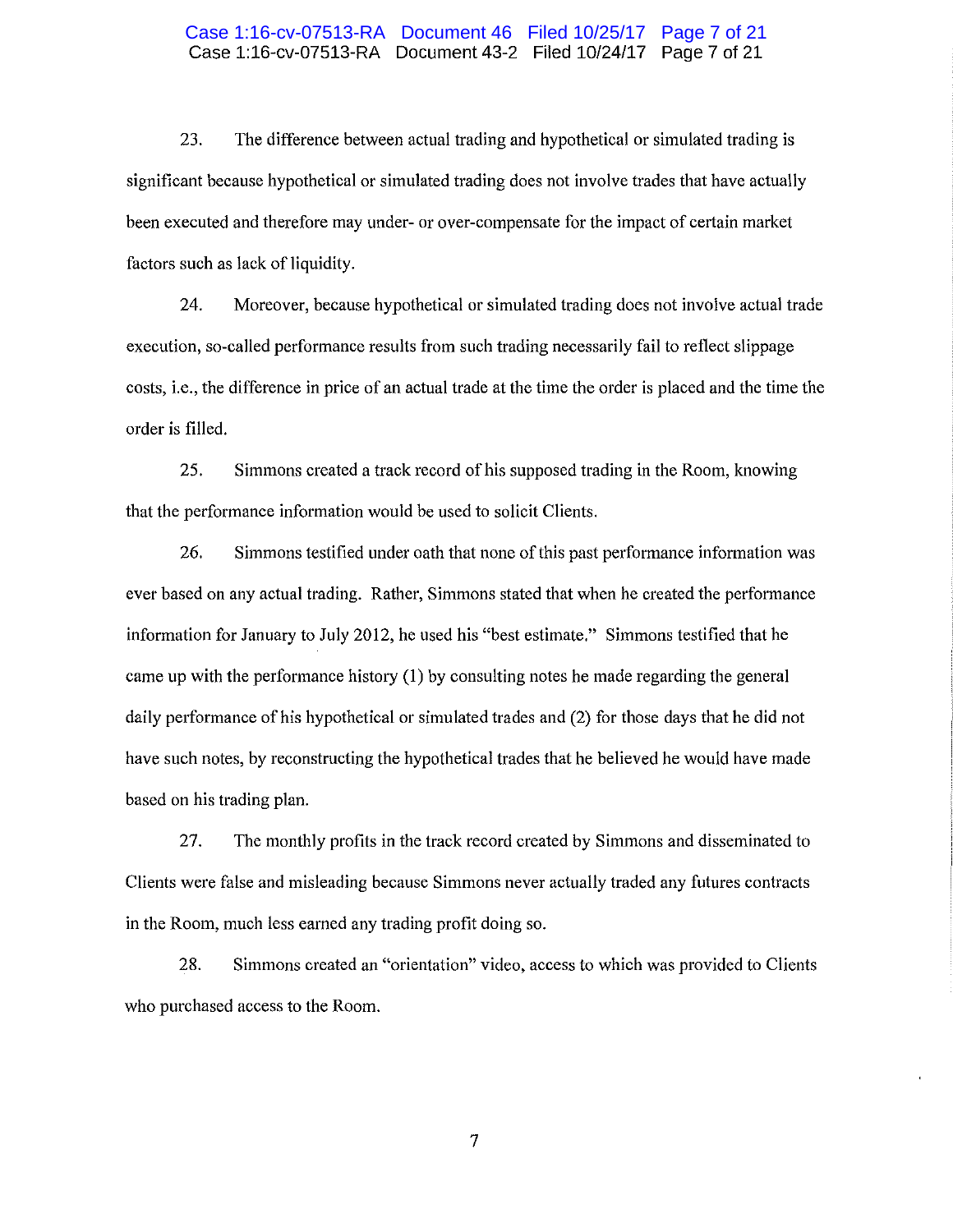#### Case 1:16-cv-07513-RA Document 43-2 Filed 10/24/17 Page 8 of 21 Case 1:16-cv-07513-RA Document 46 Filed 10/25/17 Page 8 of 21

29. In that video, Simmons was described as a "master trader," "a fantastic talent," and "an unbelievable trader, incredibly successful, high-level trader." The video described Simmons as being "at the absolute pinnacle of his profession" and stated that "he is at the absolute top of this trading game not just in our country but in the world."

30. The video further stated that Simmons trades "live" in the Room and that "you'll actually see him physically enter the trade order ... you'll see that order get filled and then you'll see the order either go on to be a winner or to be a loser, so all that is going to be happening right before your eyes, pretty cool."

31. In the video, Simmons himself referred to "live trades" in the Room, stated that "we do real time trading [in the Room) throughout the day," and stated that he would identify "key trading opportunities," and that "we're going to average three to five trades a day."

32. By referring to "live" trading in the Room (both in the emails referred to in paragraph 20 and the video referred to in paragraphs 28 to 31, above), Simmons knowingly or recklessly created the false impression that he traded futures contracts in the Room with real money at risk.

33. By creating the false impression that he traded futures contracts in the Room with real money at risk, Simmons misled Clients regarding his expertise trading futures contracts. Indeed, Simmons testified under oath that, although he never actually traded futures contracts in the Room, he "absolutely" believed that "trades executed live [with a) real-time executed brokerage statement" were more authentic than simulated trades because simulated trades do not account for slippage.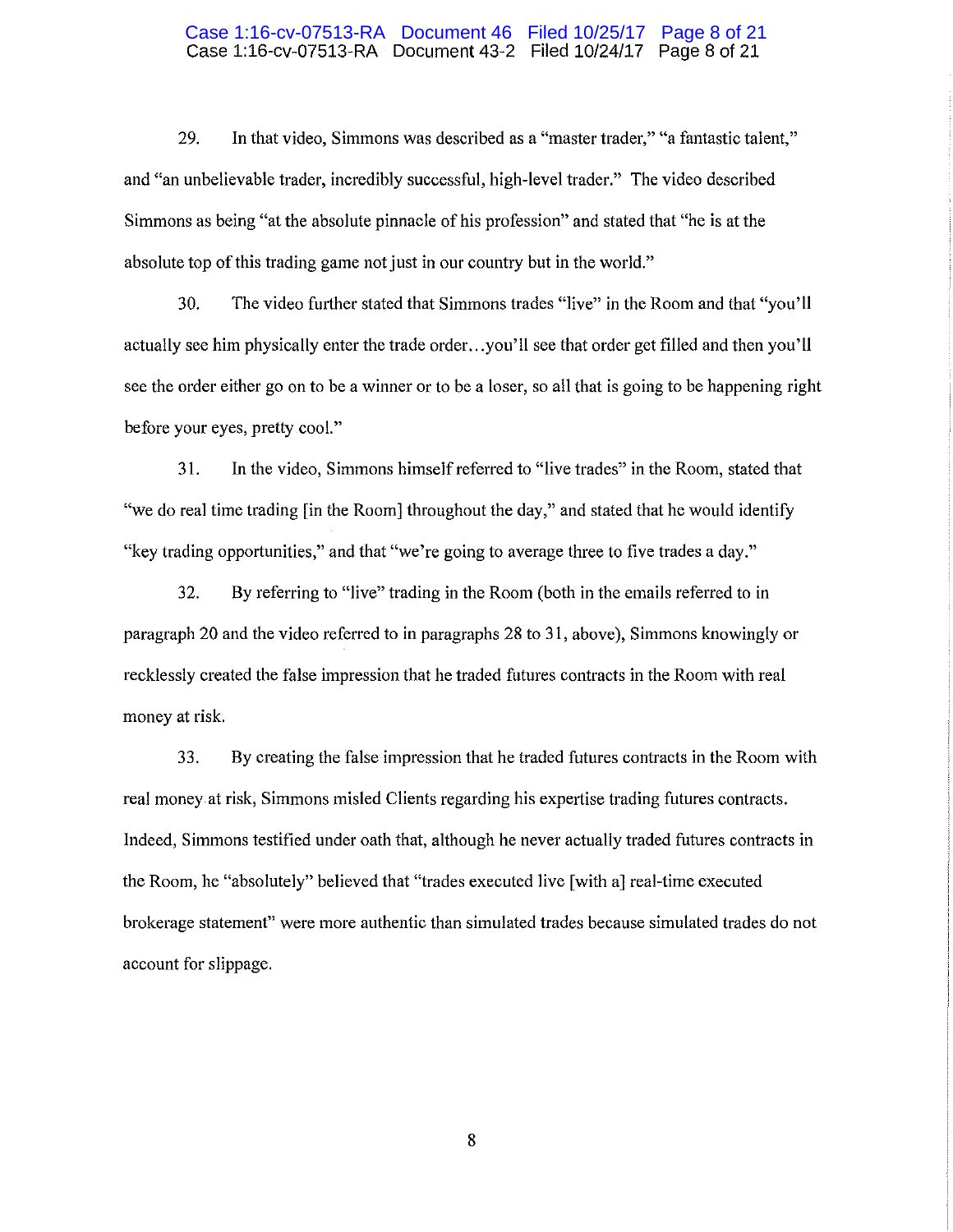#### Case 1:16-cv-07513-RA Document 43-2 Filed 10/24/17 Page 9 of 21 Case 1:16-cv-07513-RA Document 46 Filed 10/25/17 Page 9 of 21

34. The statements contained in paragraphs 20 and 28 through 31, above, concerning Simmons' live trading in the Room were false and misleading because Simmons in fact never actually traded any futures contracts in the Room.

35. Moreover, Simmons was not an experienced, successful professional trader. What little futures trading Simmons had actually done (trading in his personal trading account for a short time in the 1970s) had not been profitable.

## **Simmons Solicited Managed Accounts But Failed to Register with the Commission**

36. After Clients purchased access to the Room, Simmons further solicited those Clients to participate in the Broker Assist Program ("BAP").

37. Clients who elected to participate in the BAP agreed to pay a fee in exchange for which Simmons agreed to manage the futures trading in those Clients' accounts.

38. In a promotional video created by Simmons and distributed to Room Clients for the purpose of soliciting them to participate in the BAP, Simmons asserted that the BAP was designed for individuals who "do not have enough time to actively trade the markets during the day."

39. Many, if not most, of the Clients who were solicited to participate in the BAP, had previously purchased access to the Room.

40. Consequently, these Clients had been told, falsely, that Simmons was a successful professional trader and that he had earned substantial profits trading live in the Room. As described above, these claims were false.

41. Despite the fact that Simmons had not actually traded futures contracts since the 1970s and despite the fact that those efforts had not been successful, Simmons stated in the BAP solicitation video that the BAP had a monthly income goal of \$1,500 on a \$20,000 investment (which amounts to an annual return of 90%).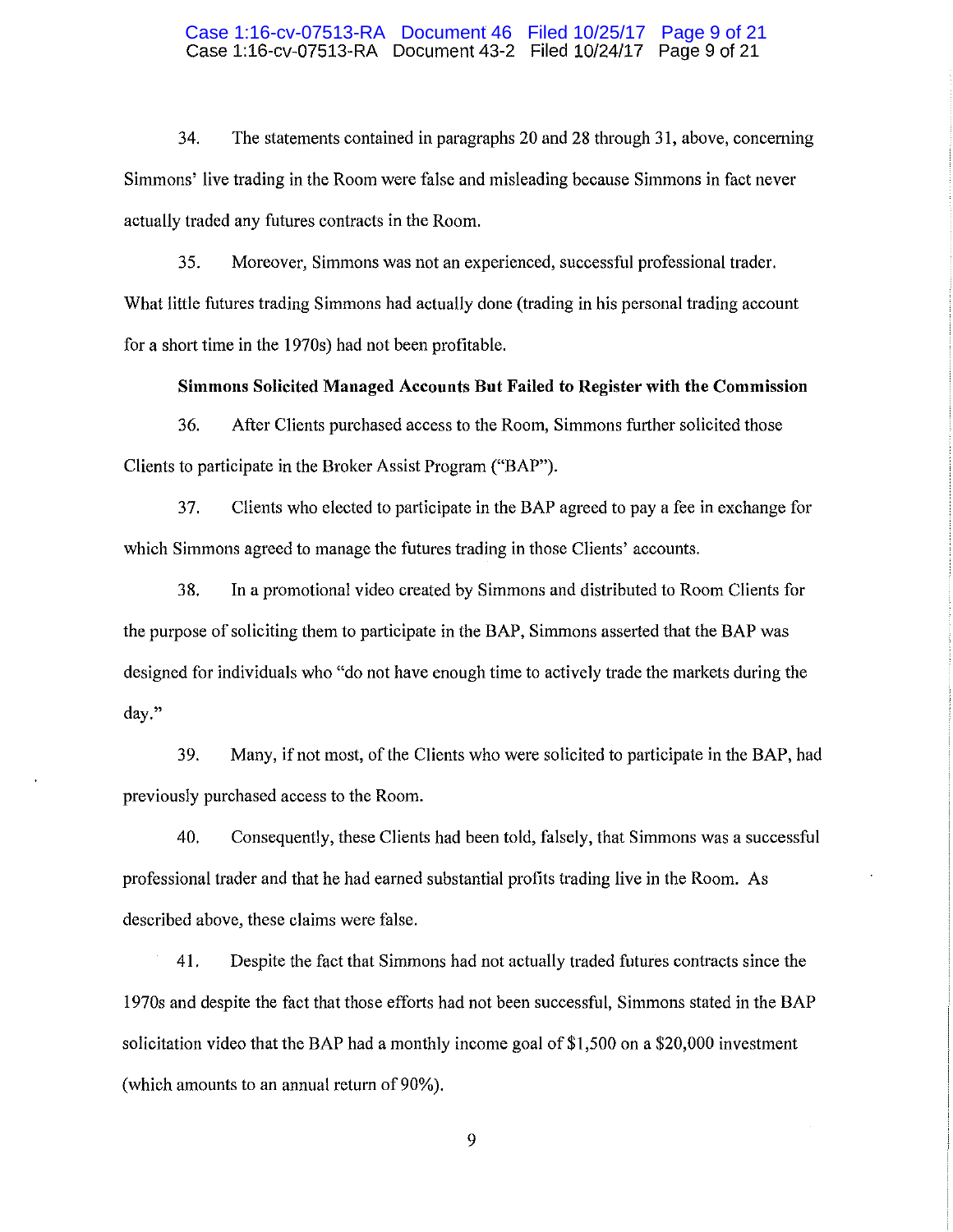#### Case 1:16-cv-07513-RA Document 43-2 Filed 10/24/17 Page 10 of 21 Case 1:16-cv-07513-RA Document 46 Filed 10/25/17 Page 10 of 21

42. In order to participate in the BAP, Clients were required to open futures trading accounts with a broker specified by Simmons and to deposit funds into their trading accounts.

43. According to the promotional video created by Simmons to solicit for the BAP, Simmons would "direct[]" Client accounts. BAP Clients were required to execute a letter of direction that obligated the broker to execute trades in Clients' accounts following, Simmons' directions.

44. Clients agreed to pay a monthly fee for participation in the BAP, to be calculated based on the amount of capital deposited by the Client into his or her trading account.

45. Despite the fact that Simmons had authority to trade BAP participant accounts, and despite the fact that Simmons solicited BAP Clients, Simmons was not registered in any capacity with the Commission during the Relevant Period.

## **B. Conclusions of Law**

#### **Jnrisdiction and Venue**

46. This Court has jurisdiction over this action pursuant to Section 6c of the Act, 7 U.S.C. § 13a-l (2012), which provides that whenever it shall appear to the Commission that any person has engaged, is engaging, or is about to engage in any act or practice constituting a violation of any provision of the Act or any rule, regulation, or order promulgated thereunder, the Commission may bring an action in the proper district court of the United States against such person to enjoin such act or practice, or to enforce compliance with the Act, or any rule, regulation or order thereunder.

47. Venue properly lies with this Court pursuant to Section 6c(e) of the Act, 7 U.S.C. § 13a-l(e) (2012), because acts and practices in violation of the Act occurred within this District.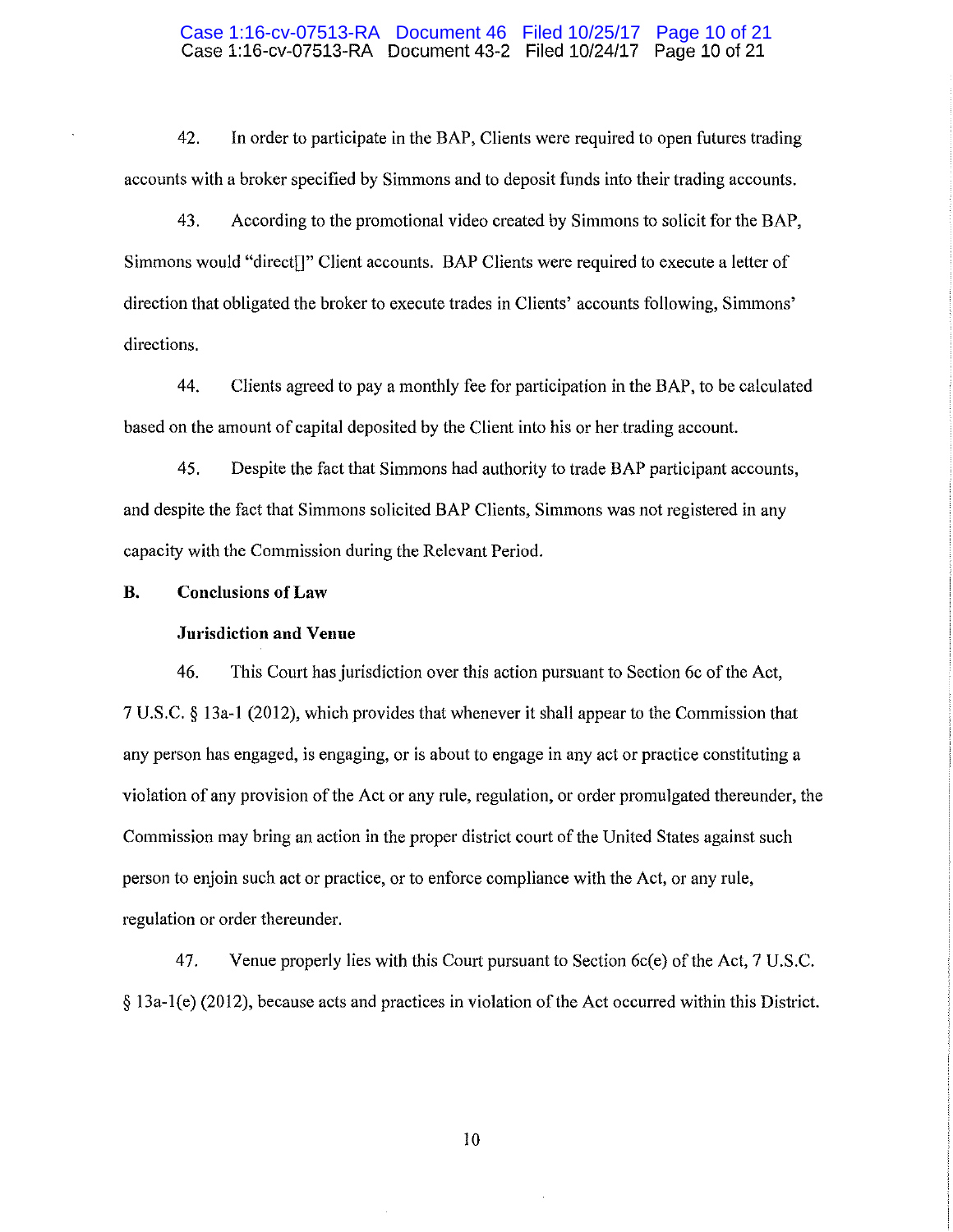## **Fraud by Misrepresentations and Omissions**

48. By the conduct described in paragraphs 15 through 47 above, Defendant Simmons employed a scheme or artifice to defraud Clients in connection with futures contracts traded on registered entities by making misrepresentations and material omissions to Clients, in violation of Section  $6(c)(1)$  of the Act, 7 U.S.C. §  $9(c)(1)$  (2012), and Commission Regulation 180.1(a), 17 C.F.R. § 180.l(a) (2015) by, among other things, knowingly or recklessly:

- a. Creating a false and misleading track record of his purported "trading" in the Room, knowing that the results were not based on records of trades taken in the Room but rather were Simmons' "best estimate" of his supposed profits based in large part on after-the-fact reconstructions of hypothetical trades that he believed he would have taken, and knowing that the performance record would be used to solicit Clients;
- b. Telling Clients (including, for example, by email to multiple Clients on January 14, 2013) that he engaged in "live market trading" in the Room (when in reality, Simmons only ever engaged in hypothetical or simulated trading); and
- c. Creating promotional material that was made available to Clients that falsely described Simmons variously as, among other things, a "master trader," "a fantastic talent," and "an unbelievable trader, incredibly successful, high-level trader," and falsely stated that Simmons traded "live" in the Room and that referred to Simmons' "live trades" (when in reality Simmons never actually traded futures contracts in the Room and what little experience Simmons had trading futures contracts for himself  $-$  in the 1970s  $-$  had not been successful).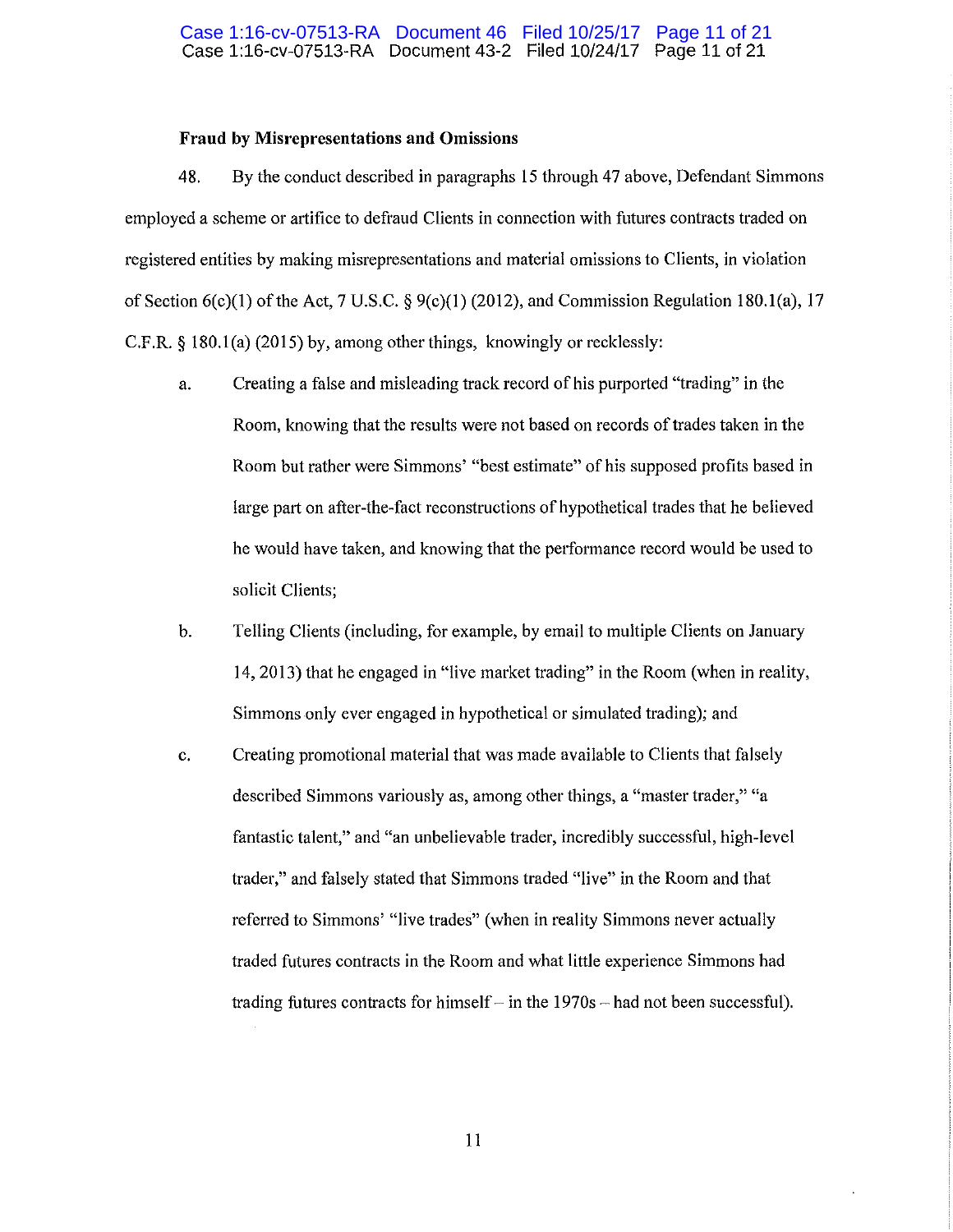## **Failure to Register as an AP of a CTA**

49. By the conduct described in paragraphs 15 to 48 above, Defendant Simmons solicited managed futures accounts but failed to register with the Commission as an Associated Person of a CTA, in violation of Section  $4k(3)$  of the Act, 7 U.S.C. § 6k(3) (2012), and Commission Regulation 3.12(a), 17 C.F.R. § 3.12(a) (2016).

50. Unless restrained and enjoined by this Court, there is a reasonable likelihood that Defendant Simmons will continue to engage in the acts and practices alleged in the Complaint and in similar acts and practices in violation of the Act and Commission Regulations.

## **IV. PERMANENT INJUNCTION**

## **IT IS HEREBY ORDERED THAT:**

51. Based upon and in connection with the foregoing conduct, pursuant to Section 6c of the Act, 7 U.S.C. § 13a-l (2012), Defendant Simmons is permanently restrained, enjoined and prohibited from directly or indirectly:

- a. using or employing, or attempting to use or employ, any manipulative device, scheme, or artifice to defraud; making, or attempting to make, any untrue or misleading statement of a material fact or omitting to state a material fact necessary in order to make the statements made not true or misleading; or engaging, or attempting to engage, in any act, practice, or course of business, which operates or would operate as a fraud or deceit upon any person in violation of Section  $6(c)(1)$  of the Act, 7 U.S.C.  $\S 9(c)(1)$  (2012) or Commission Regulation 180.l(a), 17 C.F.R. § 180.l(a) (2016); or
- b. being associated with a CTA as a partner, officer, employee, consultant, or agent (or any person occupying a similar status or performing similar functions), in any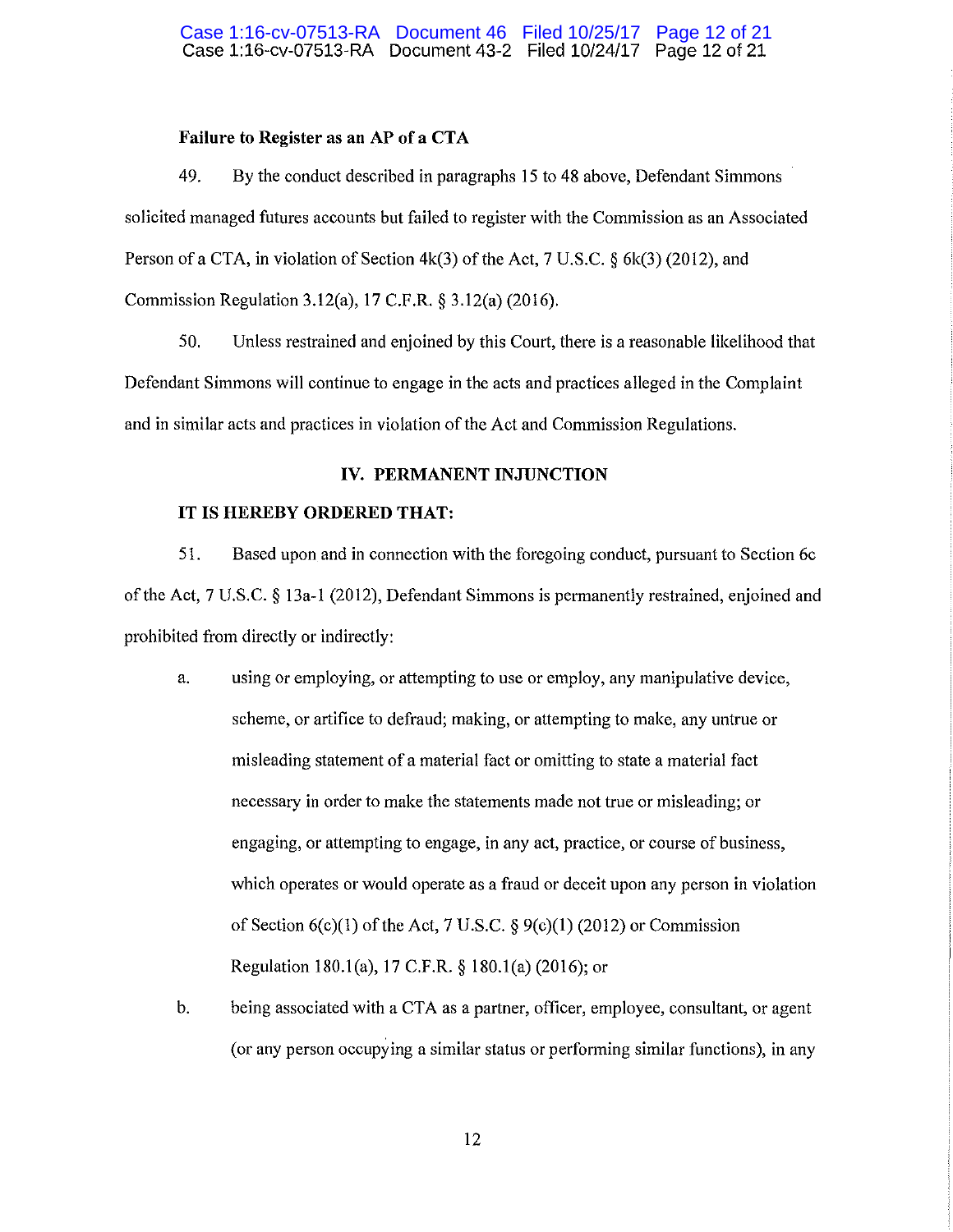#### Case 1:16-cv-07513-RA Document 43-2 Filed 10/24/17 Page 13 of 21 Case 1:16-cv-07513-RA Document 46 Filed 10/25/17 Page 13 of 21

capacity which involves the solicitation of a client's or prospective client's discretionary account and failing to register with the Commission as an associated person of such CTA, in violation of Section  $4k(3)$  of the Act, 7 U.S.C. § 6k(3) (2012), and Commission Regulation 3.12(a), 17 C.F.R. § 3.12(a) (2016).

52. Defendant Simmons is also permanently restrained, enjoined and prohibited from directly or indirectly:

- a. Trading on or subject to the rules of any registered entity (as that term is defined in Section la(40) of the Act, 7 U.S.C. § la(40) (2012));
- b. Entering into any transactions involving "commodity interests" (as that term is defined in Regulation 1.3(yy), 17 C.F.R.  $\S 1.3$ (yy) (2016) for his own personal account or for any account in which he has a direct or indirect interest;
- c. Having any commodity interests traded on his behalf;
- d. Controlling or directing the trading for or on behalf of any other person or entity, whether by power of attorney or otherwise, in any account involving commodity interests;
- e. Soliciting, receiving or accepting any funds from any person for the purpose of purchasing or selling any commodity interests;
- f. Applying for registration or claiming exemption from registration with the Commission in any capacity, and engaging in any activity requiring such registration or exemption from registration with the Commission, except as provided for in Regulation 4.14(a)(9), 17 C.F.R. § 4.14(a)(9) (2016); and/or
- g. Acting as a principal (as that term is defined in Regulation 3. l(a), 17 C.F.R. § 3.l(a) (2016)), agent or any other officer or employee of any person (as that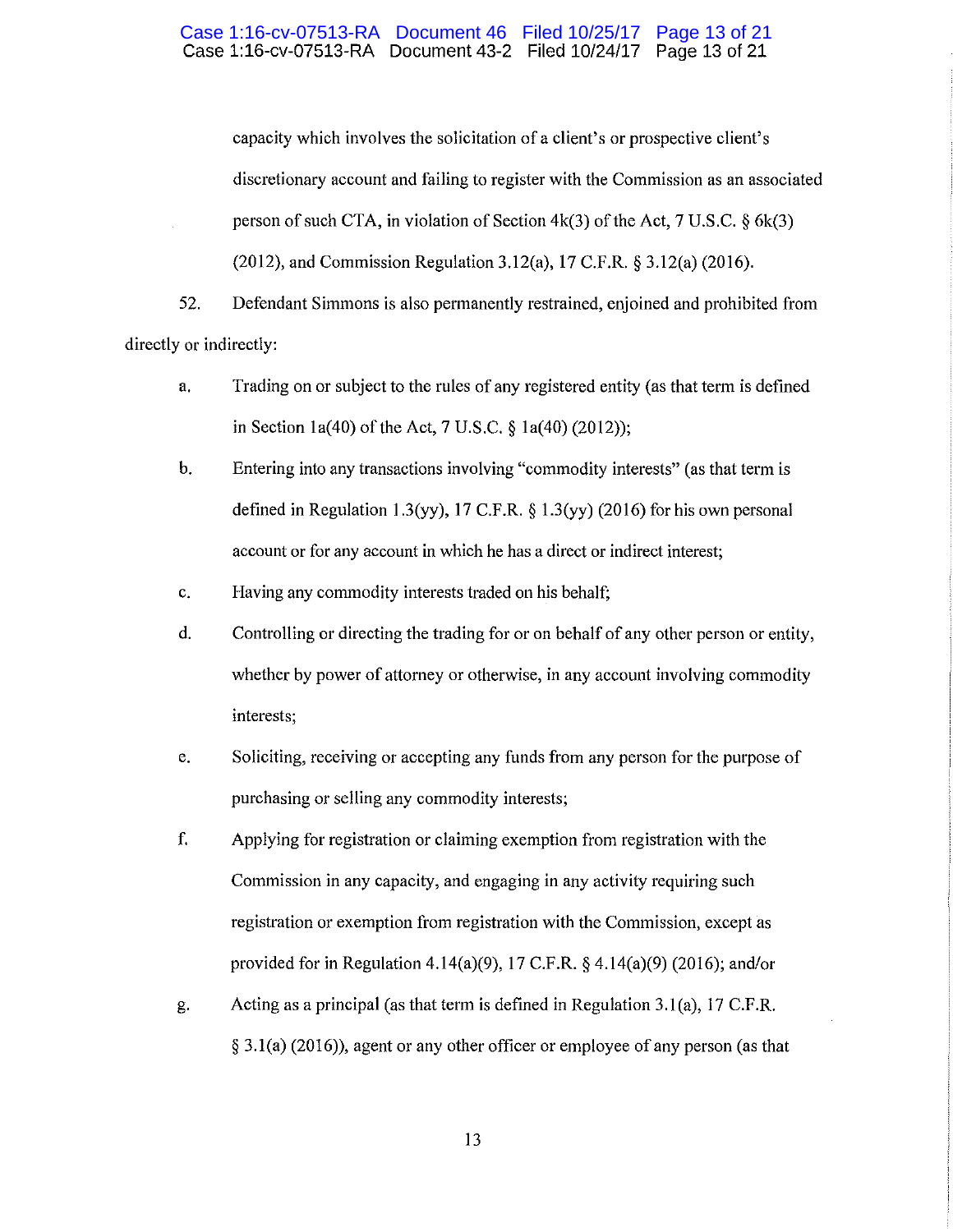term is defined in Section la(38) of the Act, 7 U.S.C. § la(38) (2012)), registered, exempted from registration or required to be registered with the Commission except as provided for in Regulation 4.14(a)(9), 17 C.F.R.  $\S$  4.14(a)(9) (2016).

### **V. DISGORGEMENT AND CIVIL MONETARY PENALTY**

## **A. Disgorgement**

53. Defendant Simmons shall pay disgorgement in the amount of one hundred eighty thousand dollars (\$180,000) ("Disgorgement Obligation"), plus post-judgment interest. Postjudgment interest shall accrue on the Disgorgement Obligation beginning on the date of entry of this Consent Order and shall be determined by using the Treasury Bill rate prevailing on the date of entry of this Consent Order pursuant to 28 U.S.C. § 1961 (2012).

54. To effect payment of the Disgorgement Obligation and the distribution of any disgorgement payments to Defendant Simmons' clients, the Court appoints the National Futures Association ("NFA") as Monitor ("Monitor"). The Monitor shall collect disgorgement payments from Defendant Simmons and make distributions as set forth below. Because the Monitor is acting as an officer of this Court in performing these services, the NFA shall not be liable for any action or inaction arising from NF A's appointment as Monitor, other than actions involving fraud.

55. Defendant Simmons shall make Disgorgement Obligation payments under this Consent Order to the Monitor in the name "Jerry Austin Simmons - Settlement/Disgorgement Fund" and shall send such Disgorgement Obligation payments by electronic funds transfer, or by U.S. postal money order, certified check, bank cashier's check, or bank money order, to the Office of Administration, National Futures Association, 300 South Riverside Plaza, Suite 1800, Chicago, Illinois 60606 under cover letter that identifies the paying Defendant and the name and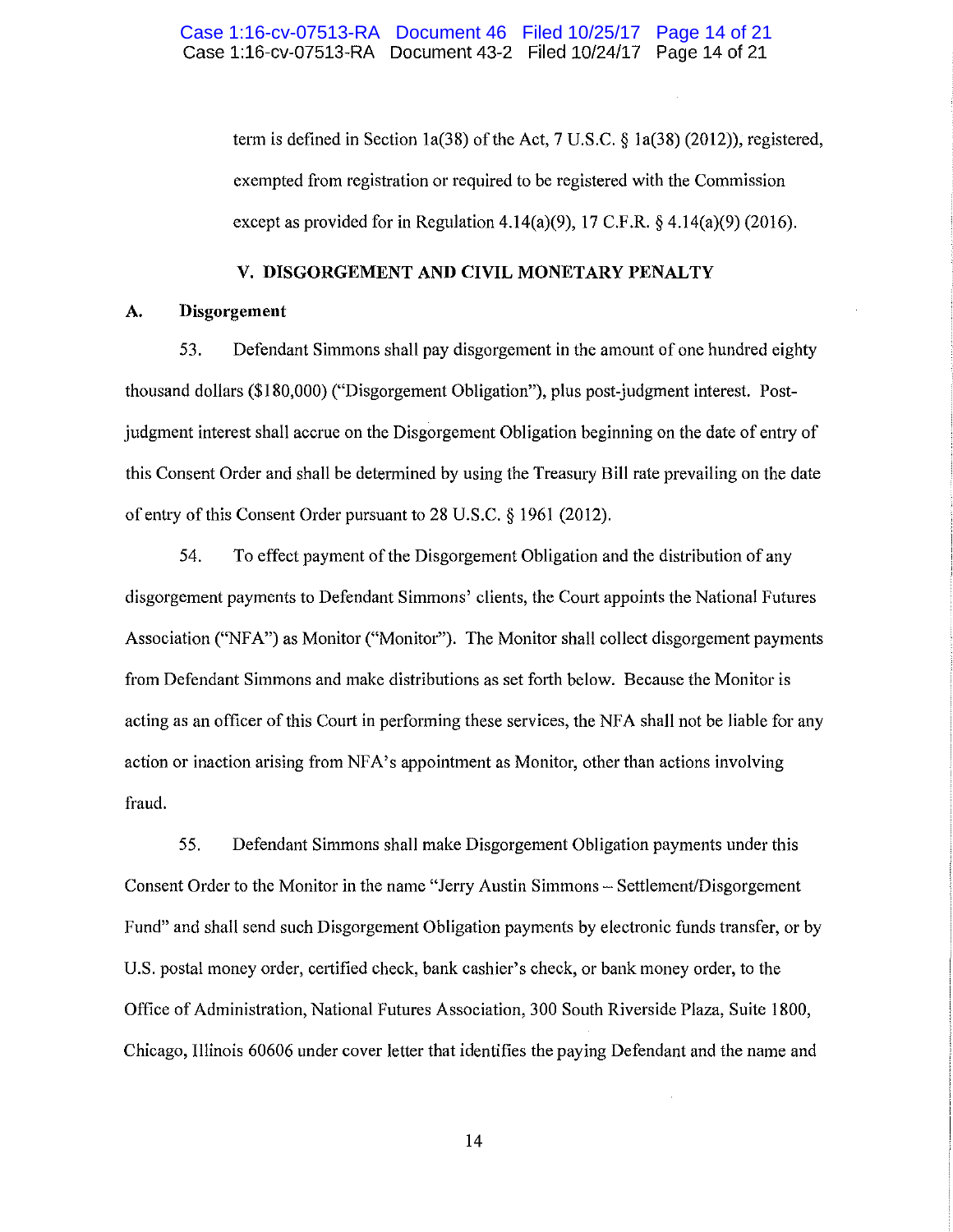#### Case 1:16-cv-07513-RA Document 43-2 Filed 10/24/17 Page 15 of 21 Case 1:16-cv-07513-RA Document 46 Filed 10/25/17 Page 15 of 21

docket number of this proceeding. Defendant Simmons shall simultaneously transmit copies of the cover letter and the form of payment to the Chief Financial Officer, Commodity Futures Trading Commission, Three Lafayette Centre, 1155 21st Street, NW, Washington, D.C. 20581 and to R. Stephen Painter, Jr., Commodity Futures Trading Commission, 140 Broadway, 19<sup>th</sup> Floor, New York, NY 10005.

56. The Monitor shall oversee the Disgorgement Obligation and shall have the discretion to determine the manner of distribution of such funds in an equitable fashion to Defendant Simmons' clients identified by the Commission or may defer distribution until such time as the Monitor deems appropriate. In the event that the amount of Disgorgement Obligation payments to the Monitor are of a *de minimis* nature such that the Monitor determines that the administrative cost of making a distribution to eligible clients is impractical, the Monitor may, in its discretion, treat such disgorgement payments as civil monetary penalty payments, which the Monitor shall forward to the Commission following the instructions for civil monetary penalty payments set forth in Part B below.

57. Defendant Simmons shall cooperate with the Monitor as appropriate to provide such information as the Monitor deems necessary and appropriate to identify Defendant Simmons' clients to whom the Monitor, in its sole discretion, may determine to include in any plan for distribution of any Disgorgement Obligation payments. Defendant Simmons shall execute any documents necessary to release funds that he has in any repository, bank, investment or other financial institution, wherever located, in order to make partial or total payment toward the Disgorgement Obligation.

58. The Monitor shall provide the Commission at the beginning of each calendar year with a report detailing the disbursement of funds to Defendant Simmons' clients during the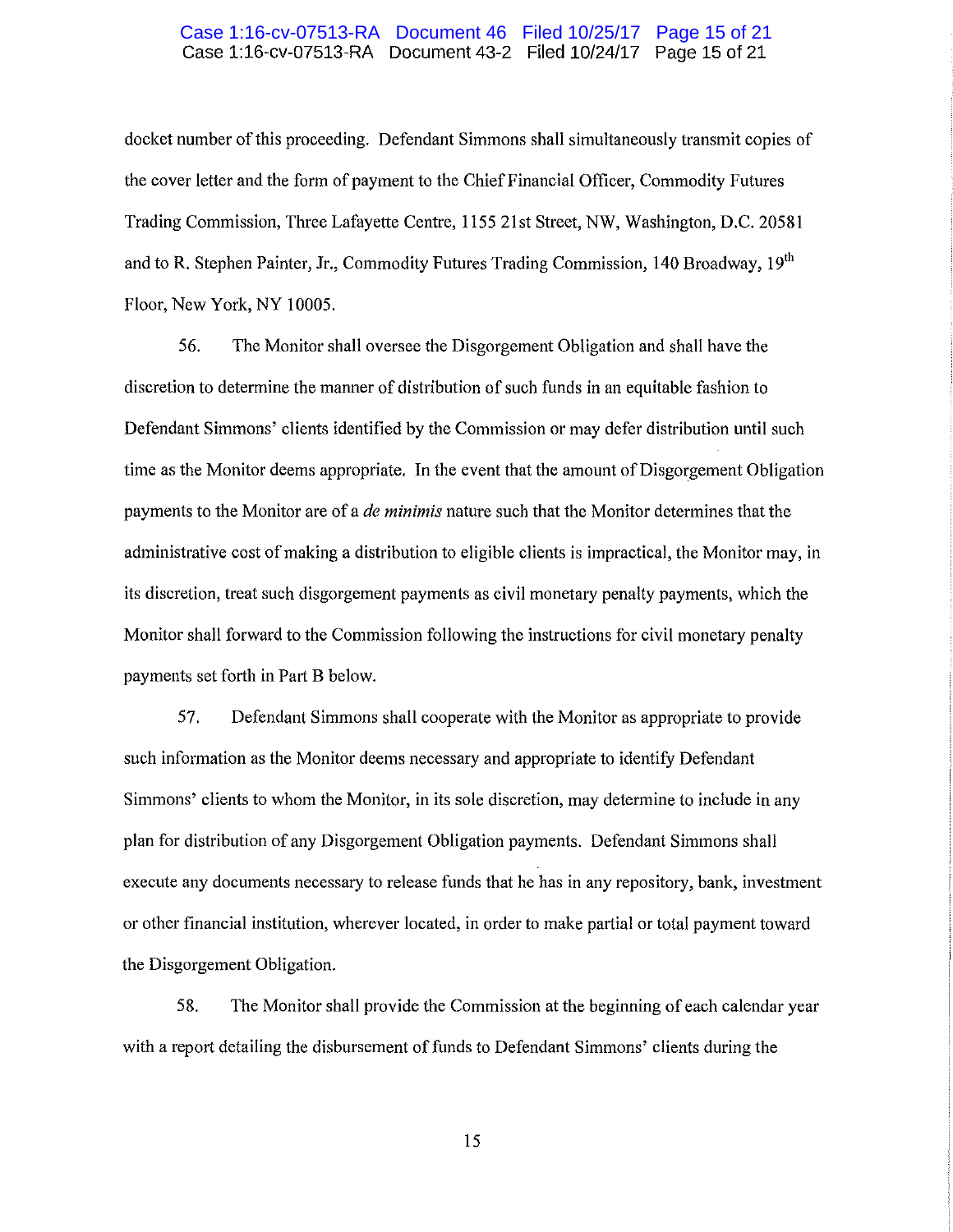#### Case 1:16-cv-07513-RA Document 43-2 Filed 10/24/17 Page 16 of 21 Case 1:16-cv-07513-RA Document 46 Filed 10/25/17 Page 16 of 21

previous year. The Monitor shall transmit this report under a cover letter that identifies the name and docket number of this proceeding to the Chief Financial Officer, Commodity Futures Trading Commission, Three Lafayette Centre, 1155 21st Street, NW, Washington, D.C. 20581.

59. The amounts payable to each client shall not limit the ability of any client from proving that a greater amount is owed from Defendant Simmons or any other person or entity, and nothing herein shall be construed in any way to limit or abridge the rights of any client that exist under state or common law.

60. Pursuant to Rule 71 of the Federal Rules of Civil Procedure, each client of Defendant Simmons who suffered a loss is explicitly made an intended third-party beneficiary of this Consent Order and may seek to enforce obedience of this Consent Order to obtain satisfaction of any portion of the disgorgement that has not been paid by Defendant Simmons to ensure continued compliance with any provision of this Consent Order and to hold Defendant Simmons in contempt for any violations of any provision of this Consent Order.

61. To the extent that any funds accrue to the U.S. Treasury for satisfaction of Defendant Simmons' Disgorgement Obligation, such funds shall be transferred to the Monitor for disbursement in accordance with the procedures set forth above.

## **B. Civil Monetary Penalty**

62. Defendant Simmons shall pay a civil monetary penalty in the amount of one hundred eighty thousand dollars (\$180,000) ("CMP Obligation"), plus post-judgment interest. Post-judgment interest shall accrue on the CMP Obligation beginning on the date of entry of this Consent Order and shall be determined by using the Treasury Bill rate prevailing on the date of entry of this Consent Order pursuant to 28 U.S.C. § 1961 (2012).

63. Defendant Simmons shall pay his CMP Obligation by electronic funds transfer, U.S. postal money order, certified check, bank cashier's check, or bank money order. If payment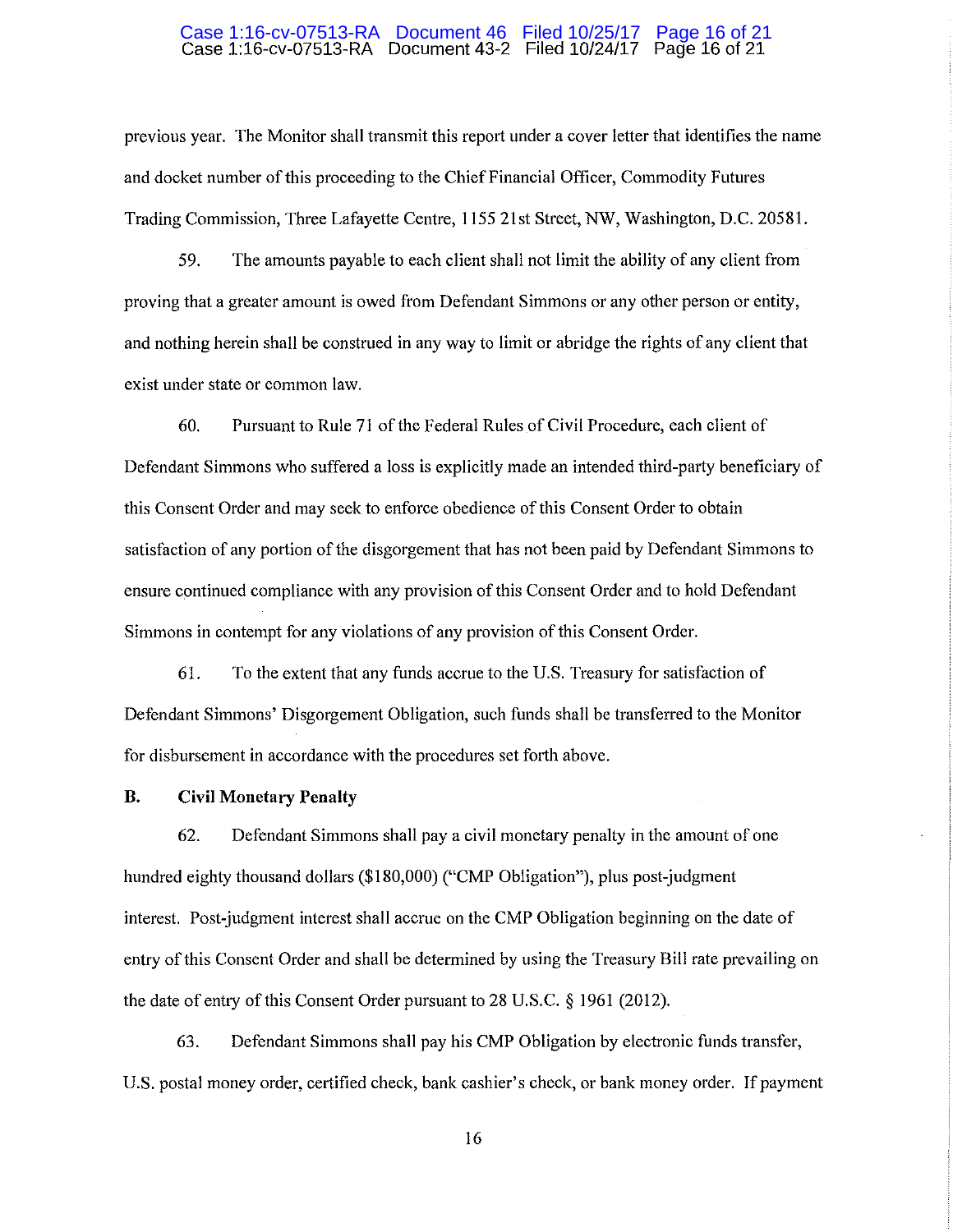### Case 1:16-cv-07513-RA Document 43-2 Filed 10/24/17 Page 17 of 21 Case 1:16-cv-07513-RA Document 46 Filed 10/25/17 Page 17 of 21

is to be made other than by electronic funds transfer, then the payment shall be made payable to the Commodity Futures Trading Commission and sent to the address below:

> Commodity Futures Trading Commission Division of Enforcement ATTN: Accounts Receivables DOT/FAA/MMAC/AMZ-341 CFTC/CPSC/SEC 6500 S. MacArthur Blvd. Oklahoma City, OK 73169 ( 405) 954-7262 office (405) 954-1620 fax nikki.gibson@faa.gov

If payment by electronic funds transfer is chosen, Defendant Simmons shall contact Nikki Gibson or her successor at the address above to receive payment instructions and shall fully comply with those instructions. Defendant Simmons shall accompany payment of the CMP Obligation with a cover letter that identifies Defendant Simmons and the name and docket number of this proceeding. Defendant Simmons shall simultaneously transmit copies of the cover letter and the form of payment to the Chief Financial Officer, Commodity Futures Trading Commission, Three Lafayette Centre, 1155 21st Street, NW, Washington, D.C. 20581 and to R. Stephen Painter, Jr., Chief Trial Attorney, Commodity Futures Trading Commission, 140 Broadway, 19<sup>th</sup> Floor, New York, NY 10005.

## **C. Provisions Related to Monetary Sanctions**

64. Partial Satisfaction: Acceptance by the Commission of any partial payment of Defendant Simmons' Disgorgement Obligation or CMP Obligation shall not be deemed a waiver of his obligation to make further payments pursuant to this Consent Order, or a waiver of the Commission's right to seek to compel payment of any remaining balance.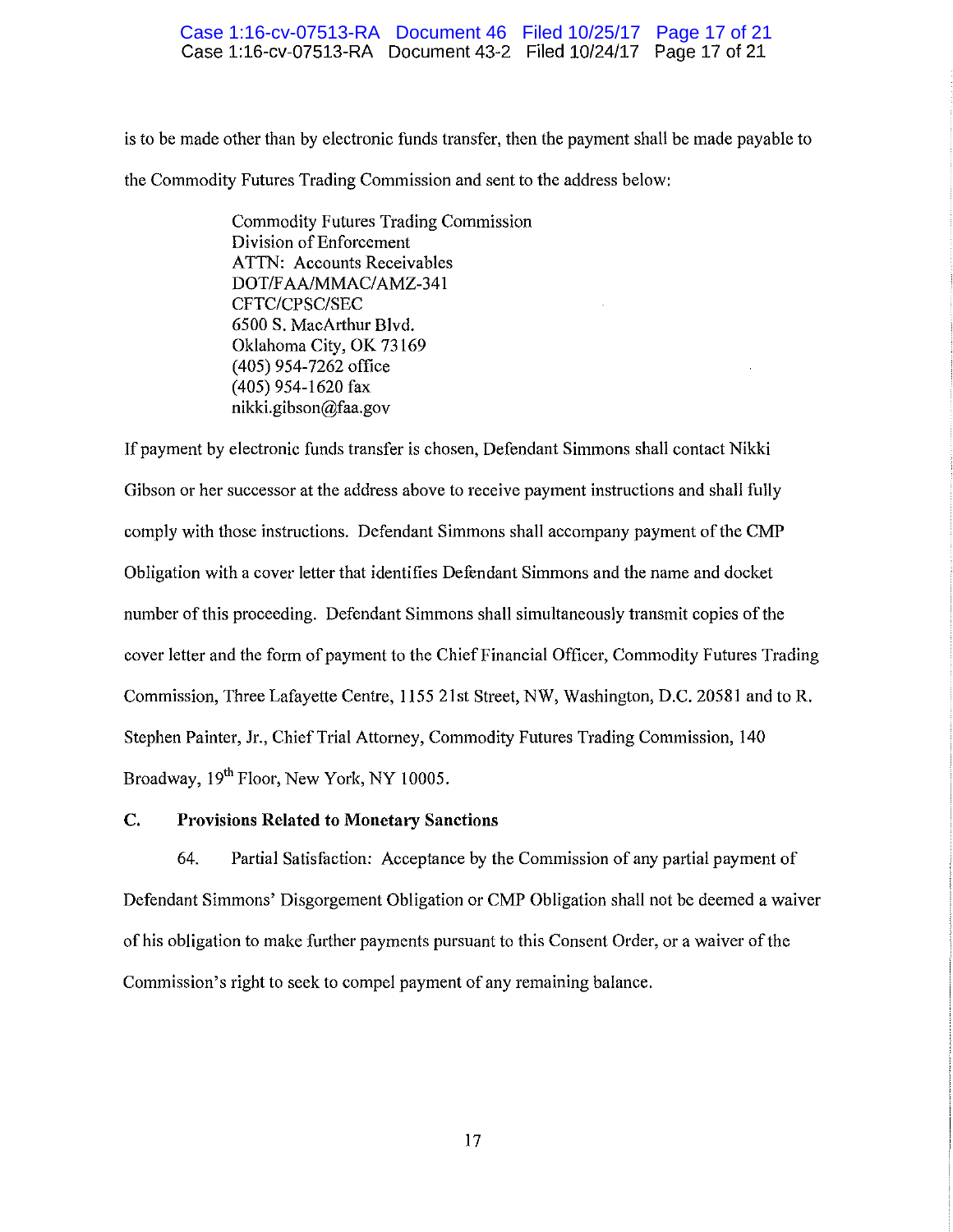## **D. Cooperation**

65. Defendant Simmons shall cooperate fully and expeditiously with the Commission, including the Commission's Division of Enforcement, and any other governmental agency in this action, and in any investigation, civil litigation, or administrative matter related to the subject matter of this action or any current or future Commission investigation related thereto. As part of such cooperation, Defendant Simmons agrees to testify in *CFTC v. FTS Financial, Inc., et al.,*  16-CV-7513 (S.D.N.Y. 2016), if called by the Commission as a witness.

# **VI. MISCELLANEOUS PROVISIONS**

66. Notice: All notices required to be given by any provision in this Consent Order shall be sent certified mail, return receipt requested, as follows:

Notice to Commission:

Mana! M. Sultan, Deputy Director Division of Enforcement U.S. Commodity Futures Trading Commission 140 Broadway, 19<sup>th</sup> Floor New York, NY 10005

Notice to Defendant Simmons:

Jerry Austin Simmons 12919 Ballantyne Corp. Place, Apt. B Charlotte, NC 28277

All such notices to the Commission shall reference the name and docket number of this action.

67. Change of Address/Phone: Until such time as Defendant Simmons satisfies in

full his Disgorgement Obligation and CMP Obligation as set forth in this Consent Order,

Defendant Simmons shall provide written notice to the Commission by certified mail of any

change to his telephone number and mailing address within ten (10) calendar days of the change.

68. Entire Agreement and Amendments: This Consent Order incorporates all of the terms and conditions of the settlement among the parties hereto to date. Nothing shall serve to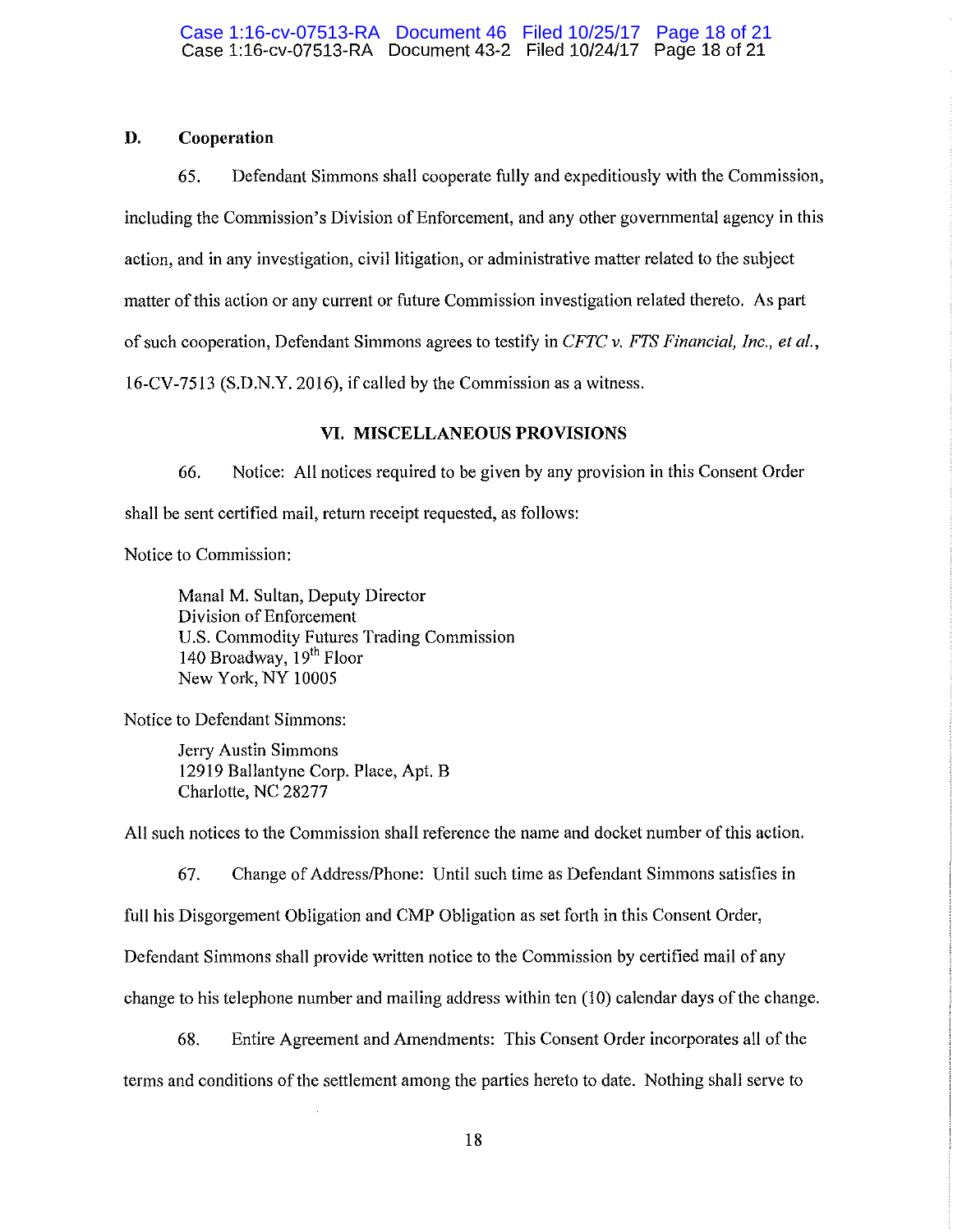#### Case 1:16-cv-07513-RA Document 43-2 Filed 10/24/17 Page 19 of 21 Case 1:16-cv-07513-RA Document 46 Filed 10/25/17 Page 19 of 21

amend or modify this Consent Order in any respect whatsoever, unless: (a) reduced to writing; (b) signed by all parties hereto; and (c) approved by order of this Court.

69. Invalidation: If any provision of this Consent Order or if the application of any provision or circumstance is held invalid, then the remainder of this Consent Order and the application of the provision to any other person or circumstance shall not be affected by the holding.

70. Waiver: The failure of any party to this Consent Order or of any customers or clients atany time to require performance of any provision of this Consent Order shall in no manner affect the right of the party, customer, or client at a later time to enforce the same or any other provision of this Consent Order. No waiver in one or more instances of the breach of any provision contained in this Consent Order shall be deemed to be or construed as a further or continuing waiver of such breach or waiver of the breach of any other provision of this Consent Order.

71. Waiver of Service, and Acknowledgement: Defendant Simmons waives service of this Consent Order and agrees that entry of this Consent Order by the Court and filing with th e Clerk of the Court will constitute notice to Defendant Simmons of its terms and conditions. Defendant Simmons further agrees to provide counsel for the Commission, within thirty (30) days after this Consent Order is filed with the Clerk of Court, with an affidavit or declaration stating that Defendant Simmons has received and read a copy of this Consent Order.

72. Continuing Jurisdiction of this Court: This Court shall retain jurisdiction of this action to ensure compliance with this Consent Order and for all other purposes related to this action, including any motion by Defendant Simmons to modify or for relief from the terms of this Consent Order.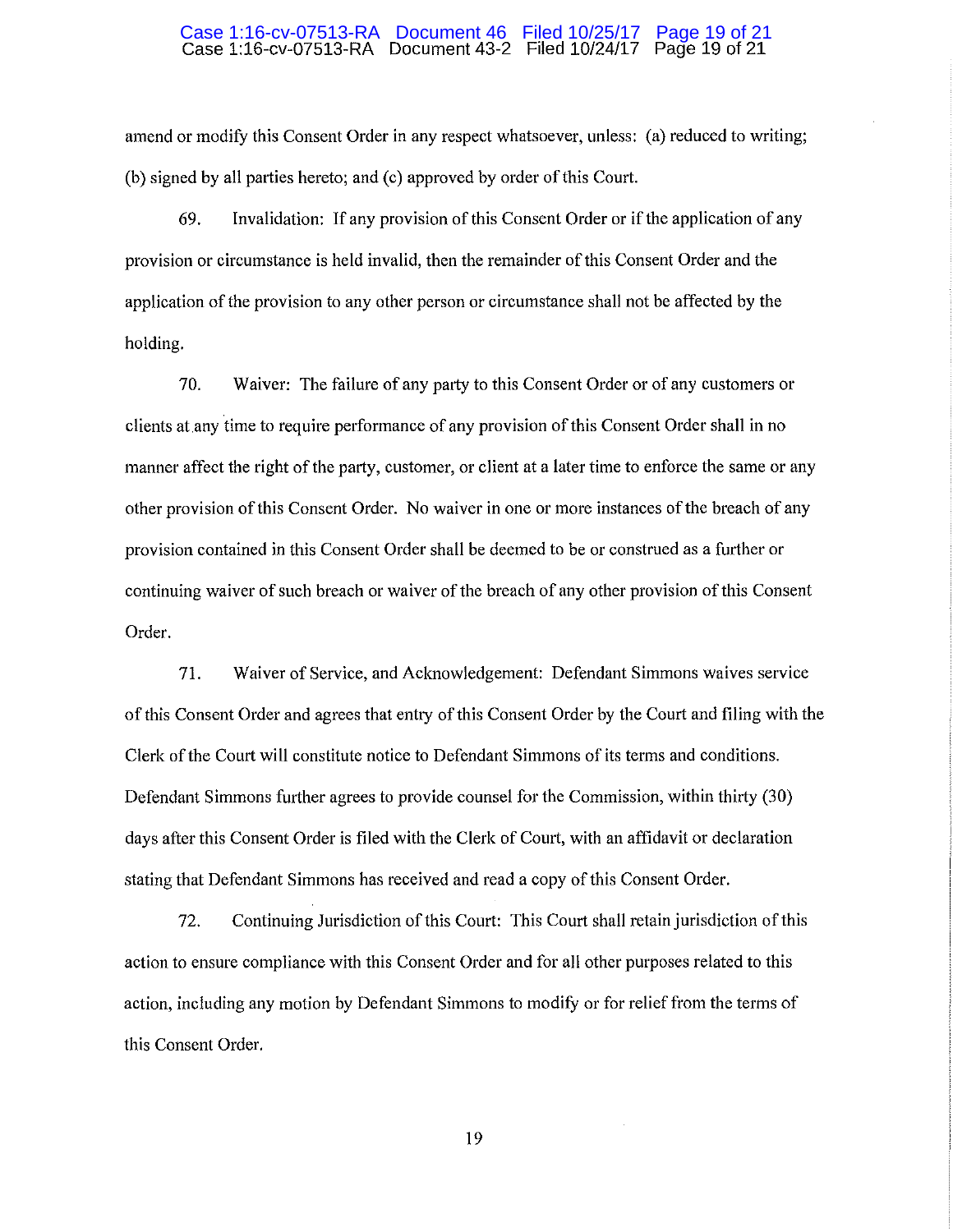#### Case 1:16-cv-07513-RA Document 43-2 Filed 10/24/17 Page 20 of 21 Case 1:16-cv-07513-RA Document 46 Filed 10/25/17 Page 20 of 21

73. Injunctive and Equitable Relief Provisions: The injunctive and equitable relief provisions of this Consent Order shall be binding upon Defendant Simmons, upon any person under his authority or control, and upon any person who receives actual notice of this Consent Order, by personal service, e-mail, facsimile or otherwise insofar as he or she is acting in active concert or participation with Defendant Simmons.

74. Counterparts and Facsimile Execution: This Consent Order may be executed in two or more counterparts, all of which shall be considered one and the same agreement and shall become effective when one or more counterparts have been signed by each of the parties hereto and delivered (by facsimile, e-mail, or otherwise) to the other party, it being understood that all parties need not sign the same counterpart. Any counterpart or other signature to this Consent Order that is delivered by any means shall be deemed for all purposes as constituting good and valid execution and delivery by such party of this Consent Order.

75. Contempt: Defendant Simmons understands that the terms of the Consent Order are enforceable through contempt proceedings, and that, in any such proceedings he may not challenge the validity of this Consent Order.

There being no just reason for delay, the Clerk of the Court is hereby ordered to enter this *Consent Order for Permanent Injunction, Civil Monetary Penalty and Other Equitable Relief Against Defendant Jerry Austin Simmons* forthwith and without further notice.

**IT IS SO ORDERED** on this  $25<sup>th</sup>$  day of October, 2017.

**RONNIE ABRAMS UN TED STATES DISTRICT JUDGE**